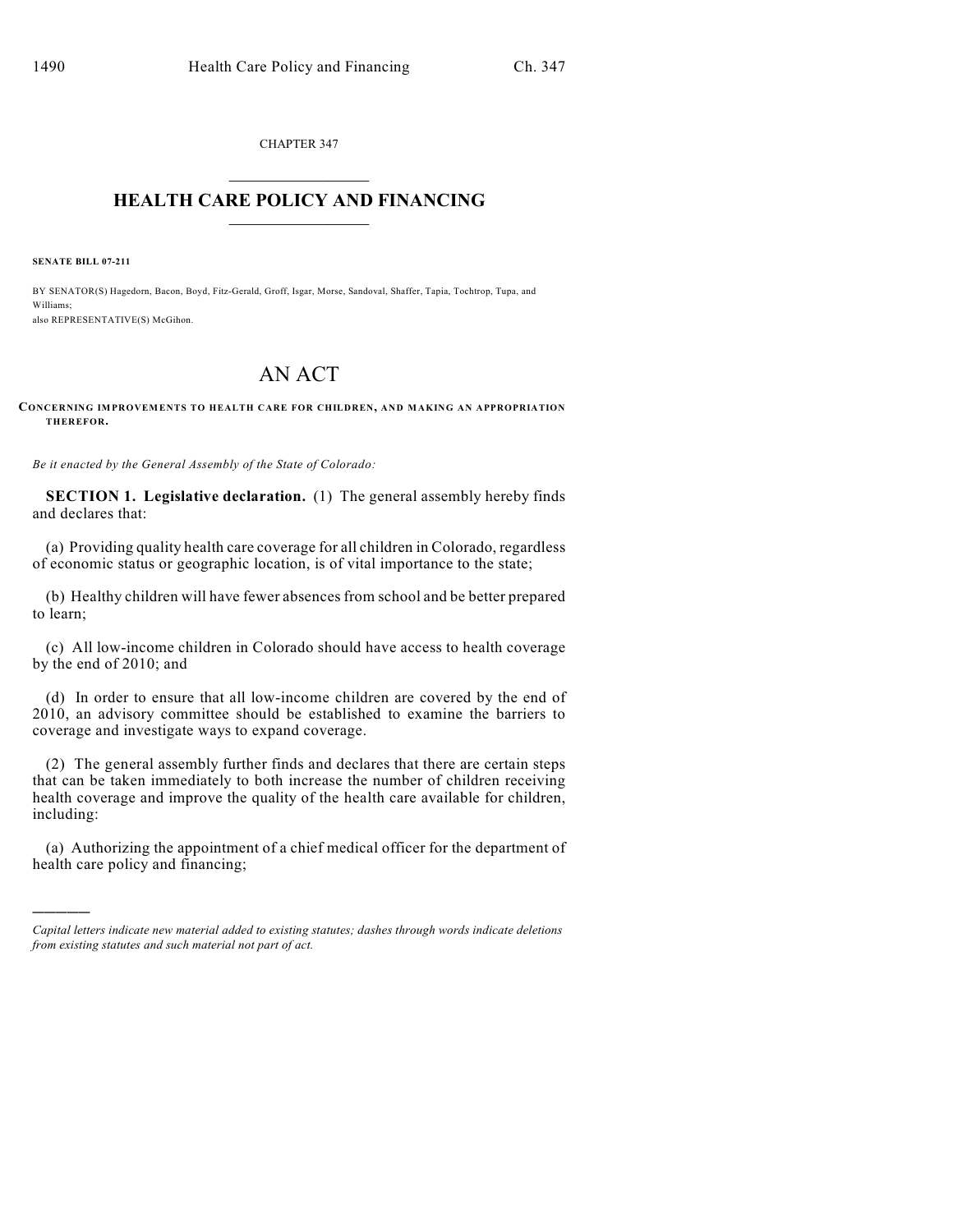(b) Streamlining application methods and requirements for medicaid and the children's basic health plan;

(c) Reviewing measures of access to and quality of health care for children; and

(d) Developing clinical standards and methods of collecting, analyzing, and disclosing information concerning clinical performance.

**SECTION 2.** Part 2 of article 1 of title 25.5, Colorado Revised Statutes, is amended BY THE ADDITION OF A NEW SECTION to read:

**25.5-1-202. Advisory committee on covering all children in Colorado reports - repeal.** (1) AS USED IN THIS SECTION, UNLESS THE CONTEXT OTHERWISE REQUIRES:

(a) "CHILDREN'S BASIC HEALTH PLAN" MEANS THE PLAN ESTABLISHED PURSUANT TO ARTICLE 8 OF THIS TITLE.

(b) "COMMITTEE" MEANS THE ADVISORY COMMITTEE ON COVERING ALL CHILDREN IN COLORADO CREATED PURSUANT TO SUBSECTION (2) OF THIS SECTION.

(c) "MEDICAID" MEANS THE PROGRAM ESTABLISHED BY THE "COLORADO MEDICAL ASSISTANCE ACT" IN ARTICLES 4 TO 6 OF THIS TITLE.

(2) (a) THERE IS HEREBY CREATED IN THE STATE DEPARTMENT THE ADVISORY COMMITTEE ON COVERING ALL CHILDREN IN COLORADO TO PLAN AND OVERSEE THE IMPLEMENTATION OF A PLAN TO PROVIDE HEALTH COVERAGE FOR ALL LOW-INCOME CHILDREN IN COLORADO BY THE END OF 2010.

(b) (I) THE COMMITTEE SHALL CONSIST OF NOT MORE THAN FIFTEEN MEMBERS APPOINTED AS FOLLOWS:

(A) THE PRESIDENT OF THE SENATE AND THE SPEAKER OF THE HOUSE OF REPRESENTATIVES SHALL EACH APPOINT TWO MEMBERS OF THE COMMITTEE.

(B) THE MINORITY LEADER OF THE SENATE AND THE MINORITY LEADER OF THE HOUSE OF REPRESENTATIVES SHALL EACH APPOINT ONE MEMBER OF THE COMMITTEE.

(C) THE GOVERNOR SHALL APPOINT NOT MORE THAN NINE MEMBERS OF THE COMMITTEE.

(II) MEMBERS OF THE COMMITTEE SHALL INCLUDE BUT NOT BE LIMITED TO CHILD HEALTH ADVOCATES AND RECIPIENTS AND PROVIDERS OF MEDICAL ASSISTANCE. MEMBERS OF THE COMMITTEE SHALL SERVE WITHOUT COMPENSATION BUT MAY BE REIMBURSED FOR EXPENSES INCURRED IN CONNECTION WITH THEIR SERVICE ON THE COMMITTEE IF THE STATE DEPARTMENT RECEIVES GIFTS, GRANTS, OR DONATIONS TO COVER THE COSTS OF THE REIMBURSEMENTS.

(3) (a) THE COMMITTEE SHALL: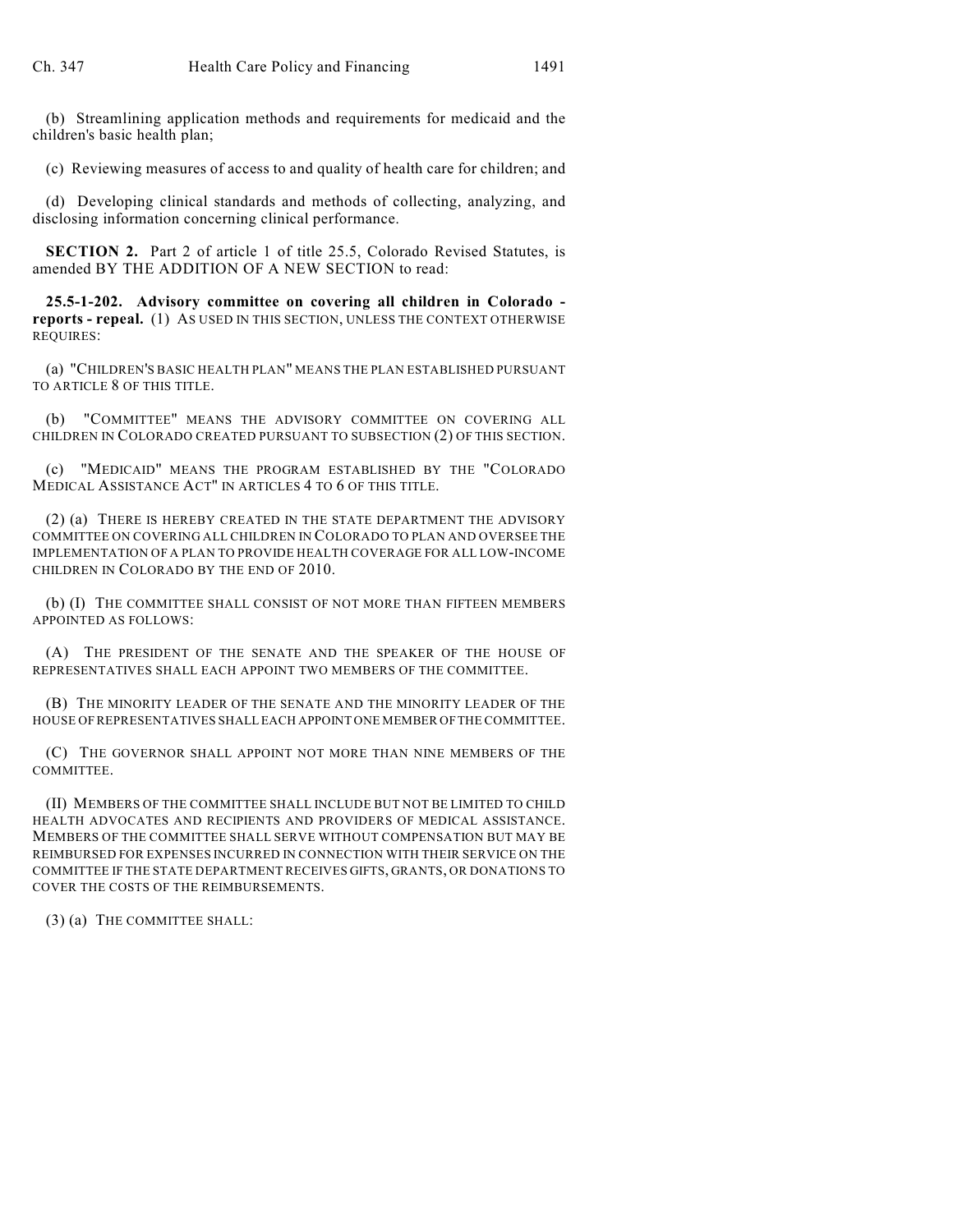(I) DEVELOP AND OVERSEE THE IMPLEMENTATION OF A PLAN TO ENSURE THAT ALL LOW-INCOME CHILDREN IN COLORADO HAVE HEALTH COVERAGE BY THE END OF 2010; AND

(II) MAKE RECOMMENDATIONS FOR CHANGES IN LEGISLATION AND RULES TO INCREASE ENROLLMENT OF CHILDREN IN MEDICAID AND THE CHILDREN'S BASIC HEALTH PLAN.

(b) IN CONNECTION WITH ITS DUTIES AS DESCRIBED IN PARAGRAPH (a) OF THIS SUBSECTION (3), THE COMMITTEE SHALL:

(I) REVIEW THE MARKETING AND ENROLLMENT PRACTICES AND THE EXPENDITURE OF MONEYS FOR THOSE PRACTICES FROM SECTION 21 OF ARTICLE X OF THE STATE CONSTITUTION;

(II) ANALYZE ENROLLMENT AND REENROLLMENT BARRIERS TO MEDICAID AND THE CHILDREN'S BASIC HEALTH PLAN AND METHODS TO OVERCOME THE BARRIERS;

(III) INVESTIGATE THE FEASIBILITY OF EXPANDING THE SITES WITH DIRECT ACCESS TO THE STATE SYSTEM FOR ENROLLMENT IN MEDICAID AND THE CHILDREN'S BASIC HEALTH PLAN;

(IV) INVESTIGATE THE FEASIBILITY OF CENTRALIZING ENROLLMENT IN MEDICAID AND THE CHILDREN'S BASIC HEALTH PLAN;

(V) ANALYZE METHODS TO IMPROVE COMMUNICATION AMONG THE STATE DEPARTMENT, THE DEPARTMENT OF HUMAN SERVICES AND COUNTY DEPARTMENTS OF SOCIAL SERVICES;

(VI) INVESTIGATE THE FEASIBILITY OF SHARING INCOME ELIGIBILITY INFORMATION AND VERIFICATION WITH OTHER BENEFIT PROGRAMS;

(VII) REVIEW QUARTERLY ENROLLMENT DATA FOR MEDICAID AND THE CHILDREN'S BASIC HEALTH PLAN BY COUNTY OR GEOGRAPHIC REGION; AND

(VIII) CONSIDER OTHER ISSUES IDENTIFIED BY THE COMMITTEE.

(c) THE COMMITTEE SHALL SUBMIT REPORTS AND RECOMMENDATIONS AT LEAST ON OR BEFORE NOVEMBER 1, 2007, AND ON OR BEFORE NOVEMBER 1 EACH YEAR THEREAFTER. THE COMMITTEE SHALL SUBMIT ITS REPORTS AND RECOMMENDATIONS TO THE HEALTH AND HUMAN SERVICES COMMITTEES OF THE SENATE AND THE HOUSE OF REPRESENTATIVES, OR ANY SUCCESSOR COMMITTEES, AND TO THE JOINT BUDGET COMMITTEE.

(4) (a) THIS SECTION IS REPEALED, EFFECTIVE JULY 1, 2012.

(b) PRIOR TO SAID REPEAL, THE ADVISORY COMMITTEE SHALL BE REVIEWED AS PROVIDED FOR IN SECTION 2-3-1203, C.R.S.

**SECTION 3.** Part 1 of article 1 of title 25.5, Colorado Revised Statutes, is amended BY THE ADDITION OF A NEW SECTION to read: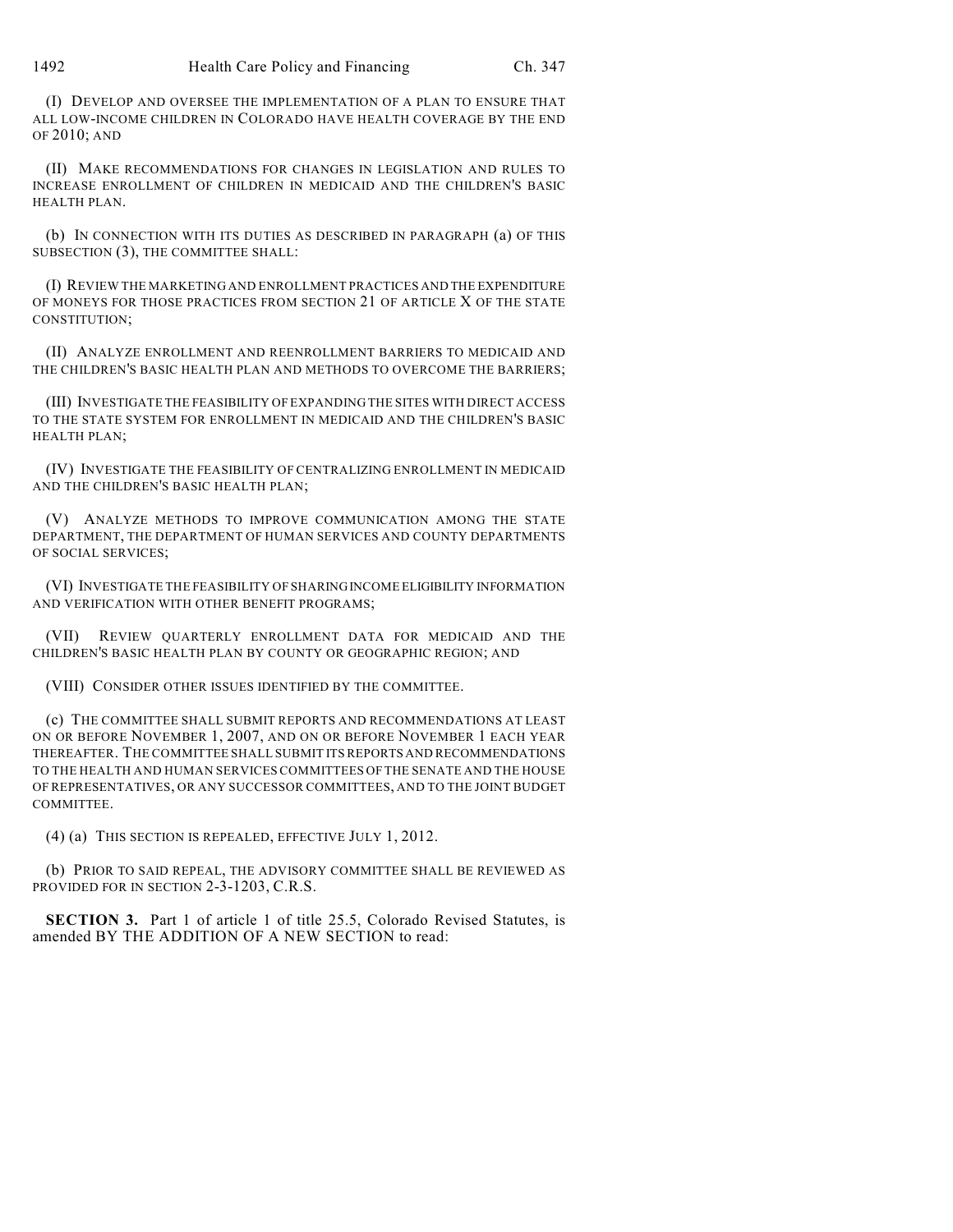**25.5-1-105.5. Chief medical officer - qualifications.** (1) THE EXECUTIVE DIRECTOR MAY APPOINT A CHIEF MEDICAL OFFICER WHO SHALL:

(a) HAVE A DEGREE OF DOCTOR OF MEDICINE OR DOCTOR OF OSTEOPATHY AND BE LICENSED TO PRACTICE MEDICINE IN THE STATE OF COLORADO;

(b) HAVE AT LEAST TWO YEARS OF POST-GRADUATE EXPERIENCE IN PRIMARY CARE; AND

(c) HAVE AT LEAST TWO YEARS OF EXPERIENCE IN AN ADMINISTRATIVE CAPACITY IN A HEALTH CARE ORGANIZATION.

(2) THE CHIEF MEDICAL OFFICER SHALL, WITH THE ASSISTANCE OF ADVISORY COMMITTEES OF THE STATE DEPARTMENT, PROVIDE MEDICAL JUDGMENT AND ADVICE REGARDING ALL MEDICAL ISSUES INVOLVING PROGRAMS ADMINISTERED BY THE STATE DEPARTMENT.

**SECTION 4.** 25.5-5-204, Colorado Revised Statutes, is amended BY THE ADDITION OF A NEW SUBSECTION to read:

**25.5-5-204. Presumptive eligibility - pregnant women - children - state plan.** (2.5) A CHILD UNDER THE AGE OF EIGHTEEN YEARS SHALL BE PRESUMPTIVELY ELIGIBLE FOR THE MEDICAL ASSISTANCE PROGRAM AND SHALL RECEIVE SERVICES SPECIFIED BY FEDERAL LAW ONLY IF A PARENT OR LEGAL GUARDIAN OF THE CHILD DECLARES ALL PERTINENT INFORMATION RELATING TO THE CRITERIA OF INCOME, ASSETS, AND STATUS OF THE CHILD'S FAMILY.

**SECTION 5.** 25.5-5-205 (3) (d), Colorado Revised Statutes, is amended to read:

**25.5-5-205. Baby and kid care program - creation - eligibility.** (3) (d) An asset test shall not be applied as a condition of eligibility for a child under this subsection (3). A CHILD UNDER THIS SUBSECTION (3) WHOSE FAMILY INCOME DOES NOT EXCEED THE APPLICABLE LEVEL PURSUANT TO PARAGRAPH (b) OR (c) OF THIS SUBSECTION (3) SHALL BE PRESUMPTIVELY ELIGIBLE UNDER THIS SECTION.

**SECTION 6.** 25.5-8-109 (3), the introductory portion to 25.5-8-109 (4), and 25.5-8-109 (4) (b), Colorado Revised Statutes, are amended to read:

**25.5-8-109. Eligibility - children - pregnant women - repeal.** (3) The department may establish procedures such that children with family incomes that exceed one hundred eighty-five THE percent of the federal poverty guidelines SPECIFIED IN SECTION  $25.5-8-103(4)(a)$  may enroll in the plan, but are not eligible for subsidies from the department.

(4) A CHILD WHOSE FAMILY INCOME DOES NOT EXCEED THE APPLICABLE LEVEL SPECIFIED IN SECTION 25.5-8-103 (4) (a) SHALL BE PRESUMPTIVELY ELIGIBLE FOR THE PLAN. Children who are determined to be eligible for the plan shall remain eligible for twelve months subsequent to the last day of the month in which they were enrolled; except that a child shall no longer be eligible for the plan and shall be disenrolled from the plan if the department becomes aware of or is notified that any of the following has occurred: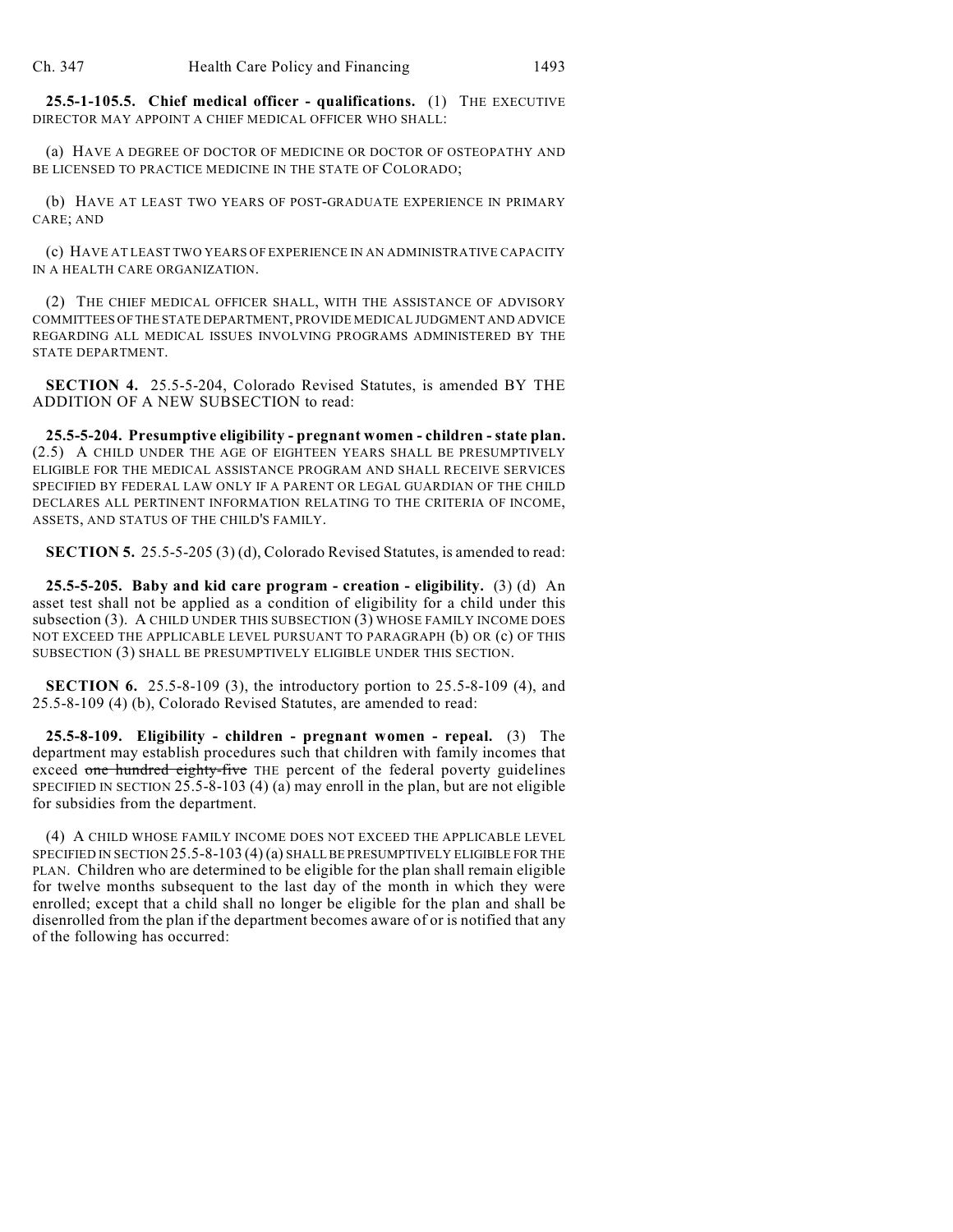(b) The child has been enrolled in the medicaid program; EXCEPT THAT, IN DISENROLLING A CHILD PURSUANT TO THIS PARAGRAPH (b), THE DEPARTMENT SHALL ENSURE THAT THE CHILD IS CONTINUOUSLY COVERED UNDER THIS SECTION UNTIL THE COVERAGE IS ATTAINED UNDER THE MEDICAID PROGRAM AND THAT THERE IS NO GAP IN COVERAGE; or

**SECTION 7.** 24-76.5-103 (3) (e) (III) and (3) (f), Colorado Revised Statutes, are amended, and the said 24-76.5-103 (3) isfurther amended BY THE ADDITION OF A NEW PARAGRAPH, to read:

**24-76.5-103. Verification of lawful presence - exceptions - reporting.** (3) Verification of lawful presence in the United States shall not be required:

(e) For programs, services, or assistance, such as soup kitchens, crisis counseling and intervention, and short-term shelter specified by federal law or regulation that:

(III) Are necessary for the protection of life or safety; or

(f) For prenatal care PREGNANT WOMEN; OR

(g) FOR INDIVIDUALS OVER THE AGE OF EIGHTEEN YEARS AND UNDER THE AGE OF NINETEEN YEARS WHO CONTINUE TO BE ELIGIBLE FOR MEDICAL ASSISTANCE PROGRAMS AFTER THEIR EIGHTEENTH BIRTHDAY.

**SECTION 8.** Part 1 of article 1 of title 25.5, Colorado Revised Statutes, is amended BY THE ADDITION OF A NEW SECTION to read:

**25.5-1-113.5. Children's access to health care - reports.** (1) ON OR BEFORE JANUARY 1, 2008, AND ON OR BEFORE EACH JANUARY 1 THEREAFTER, THE STATE DEPARTMENT SHALL SUBMIT A REPORT TO THE HEALTH AND HUMAN SERVICES COMMITTEES OF THE SENATE AND THE HOUSE OF REPRESENTATIVES, OR ANY SUCCESSOR COMMITTEES, ON MEASURES OF ACCESS TO AND QUALITY OF HEALTH CARE FOR CHILDREN ELIGIBLE FOR PROGRAMS PURSUANT TO THIS TITLE, INCLUDING BUT NOT LIMITED TO DATA SHOWING WHETHER:

(a) PROVIDERS FOR CHILDREN ARE PARTICIPATING IN THE PROGRAMS AND ARE ACCEPTING ELIGIBLE CHILDREN AS PATIENTS ON A REGULAR BASIS;

(b) ELIGIBLE CHILDREN ARE ENROLLING IN PROGRAMS UNDER THIS TITLE AND ARE REMAINING ENROLLED SO THAT THE CHILDREN HAVE CONTINUITY OF CARE;

(c) ELIGIBLE CHILDREN ARE RECEIVING THE EARLY AND PERIODIC SCREENING, DIAGNOSIS, AND TREATMENT SERVICES REQUIRED BY FEDERAL LAW, INCLUDING BUT NOT LIMITED TO REGULAR PREVENTATIVE CARE AND, WHEN APPROPRIATE, TIMELY SPECIALTY CARE, AND THAT PROVIDERS ARE ACCURATELY REPORTING THE DATA FROM THESE VISITS; AND

(d) PROVIDERS ARE USING OTHER APPROPRIATE MEASURES OF ACCESS AND QUALITY TO IMPROVE HEALTH OUTCOMES AND MAXIMIZE THE EXPENDITURE OF HEALTH CARE RESOURCES.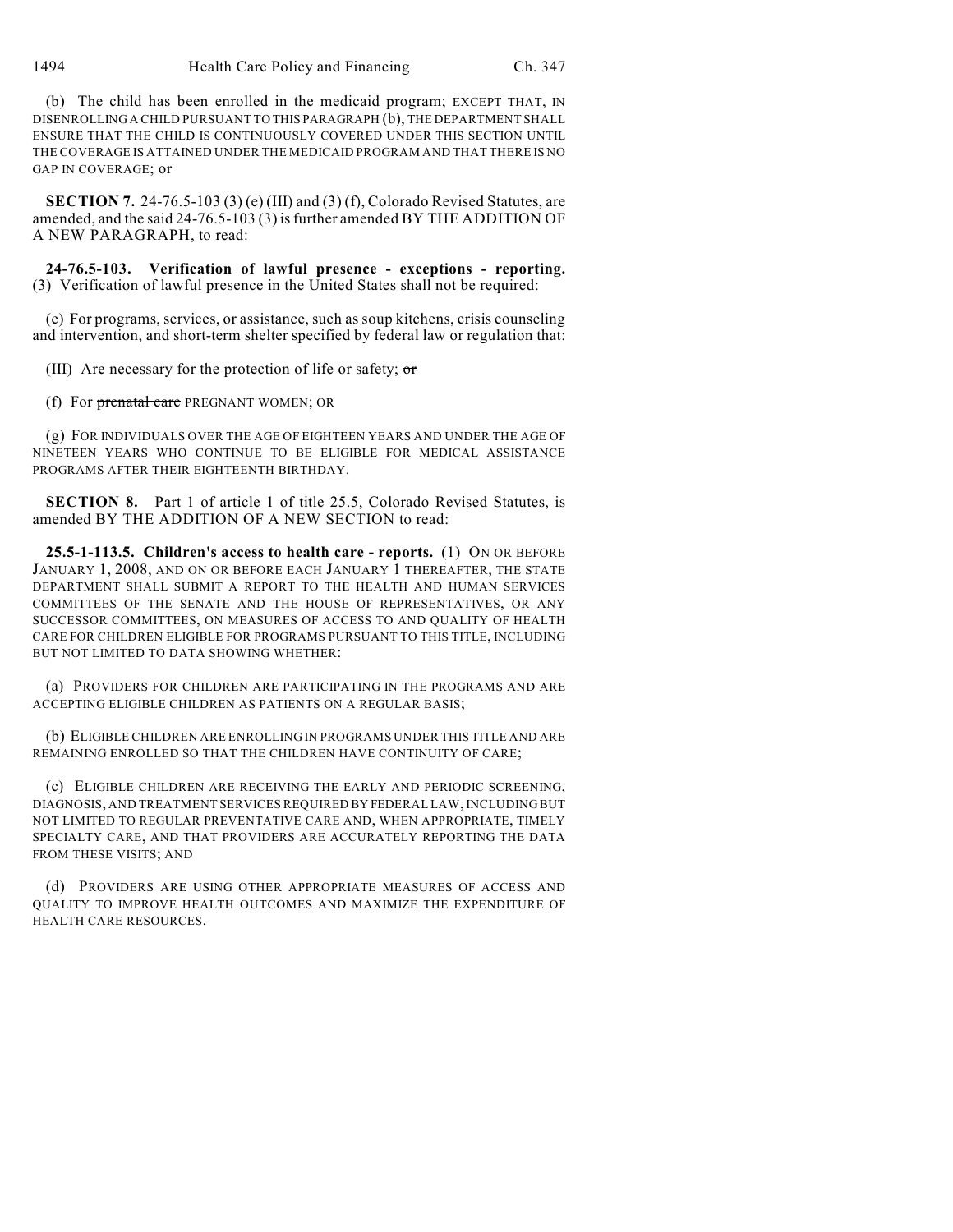**SECTION 9.** Part 1 of article 1 of title 25.5, Colorado Revised Statutes, is amended BY THE ADDITION OF A NEW SECTION to read:

**25.5-1-109.5. Clinical standards - development - reports.** (1) THE GENERAL ASSEMBLY FINDS THAT:

(a) IT IS IMPORTANT TO COLLECT AND ANALYZE OBJECTIVE CLINICAL STANDARDS TO MAXIMIZE THE SCARCE DOLLARS AVAILABLE FOR MEDICAL CARE; AND

(b) THE DEVELOPMENT OF AN ONGOING, TRANSPARENT MEASUREMENT OF HEALTH OUTCOMES IS ESSENTIAL TO ENSURE QUALITY HEALTH CARE FOR COLORADANS.

(2) (a) THE STATE DEPARTMENT, FOLLOWING CONSULTATION WITH EXTERNAL CLINICAL ADVISORS, SHALL DEVELOP CLINICAL STANDARDS AND METHODS FOR COLLECTING, ANALYZING, AND DISCLOSING INFORMATION REGARDING CLINICAL PERFORMANCE, INCLUDING BUT NOT LIMITED TO IMMUNIZATION RATES, MEDICAL HOME STANDARDS, CLINICAL CARE GUIDELINES, CARE COORDINATION, CASE MANAGEMENT, DISEASE MANAGEMENT, AND COORDINATION AND INTEGRATION OF MENTAL HEALTH SERVICES. THE STANDARDS AND METHODS SHALL BE CONSISTENT WITH NATIONAL GUIDELINES AND STANDARDS REGARDING THE COLLECTION AND ANALYSIS OF HEALTH DATA, WHERE FEASIBLE, AND SHALL MEET THE FEDERAL REPORTING REQUIREMENTS ESTABLISHED UNDER TITLES XIX AND XXI OF THE FEDERAL "SOCIAL SECURITY ACT", 42 U.S.C. SECS. 1396 AND 1397.

(b) THE STATE DEPARTMENT SHALL REVIEW DATA COLLECTED PURSUANT TO PARAGRAPH (a) OF THIS SUBSECTION (2) AND ASSESS THE HEALTH OUTCOMES FOR PROGRAMS ADMINISTERED BY THE STATE DEPARTMENT. ON OR BEFORE JULY 1, 2008, AND ON OR BEFORE EACH JULY 1 THEREAFTER, BASED ON THE REVIEW OF THIS DATA, THE STATE DEPARTMENT SHALL RECOMMEND TO THE HEALTH AND HUMAN SERVICES COMMITTEES OF THE SENATE AND THE HOUSE OF REPRESENTATIVES, OR ANY SUCCESSOR COMMITTEES, STRATEGIES TO IMPROVE HEALTH OUTCOMES.

**SECTION 10.** 2-3-1203 (3), Colorado Revised Statutes, is amended BY THE ADDITION OF A NEW PARAGRAPH to read:

**2-3-1203. Sunset review of advisory committees.** (3) The following dates are the dates for which the statutory authorization for the designated advisory committees is scheduled for repeal:

(y) JULY 1, 2012: THE ADVISORY COMMITTEE ON COVERING ALL CHILDREN IN COLORADO, CREATED IN SECTION 25.5-1-202, C.R.S.

**SECTION 11. Appropriation - adjustment to the 2007 long bill.** (1) For the implementation of this act, appropriations made in the annual general appropriation act to the department of health care policy and financing, for the fiscal year beginning July 1, 2007, shall be adjusted as follows:

(a) The general fund appropriation to the executive director's office, for personal services, is increased by the sum of thirty-two thousand four hundred three dollars (\$32,403) and 1.3 FTE. Said sum shall be subject to the "(M)" notation as defined in the general appropriation act. In addition to said appropriation, the general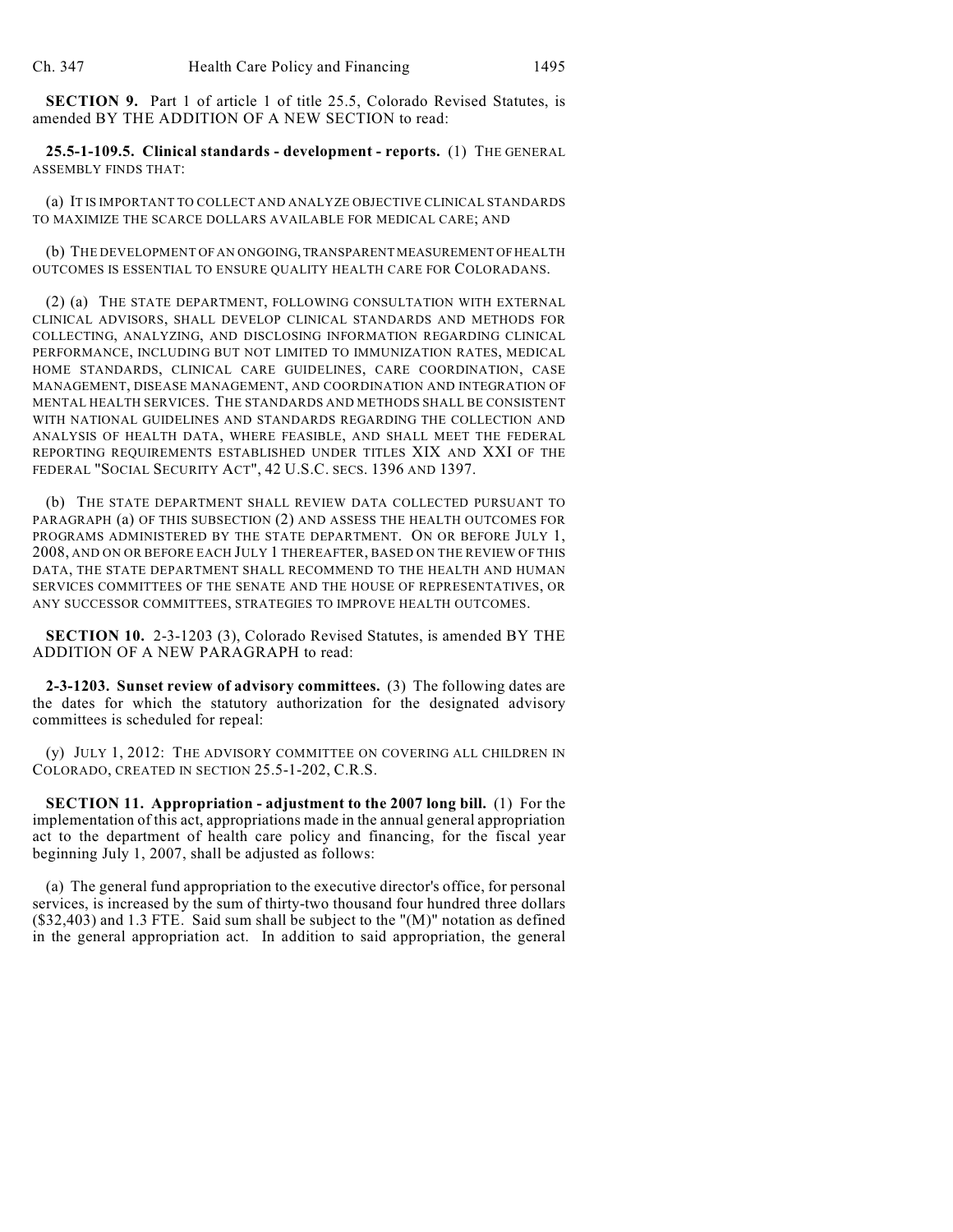assembly anticipates that, for the fiscal year beginning July 1, 2007, the department of health care policy and financing will receive the sum of thirty-two thousand four hundred three dollars (\$32,403) in federal funds for the implementation of this act. Although the federal funds are not appropriated in this act, they are noted for the purpose of indicating the assumptions used relative to these funds in developing state appropriation amounts.

(b) The general fund appropriation to the executive director's office, for operating expenses, is increased by two thousand nine hundred sixty-seven dollars (\$2,967). Said sum shall be subject to the "(M)" notation as defined in the general appropriation act. In addition to said appropriation, the general assembly anticipates that, for the fiscal year beginning July 1, 2007, the department of health care policy and financing will receive the sum of two thousand nine hundred sixty-seven dollars (\$2,967) in federal funds for the implementation of this act. Although the federal funds are not appropriated in this act, they are noted for the purpose of indicating the assumptions used relative to these funds in developing state appropriation amounts.

(c) The general fund appropriation to the executive director's office, for allocation to external quality review, is increased by seventeen thousand five hundred dollars (\$17,500). Said sum shall be subject to the "(M)" notation as defined in the general appropriation act. In addition to said appropriation, the general assembly anticipates that, for the fiscal year beginning July 1, 2007, the department of health care policy and financing will receive the sum of fifty-two thousand five hundred dollars (\$52,500) in federal funds for the implementation of this act. Although the federal funds are not appropriated in this act, they are noted for the purpose of indicating the assumptions used relative to these funds in developing state appropriation amounts.

(d) The appropriation to the department of human services medicaid-funded programs, for the office of information technology services - medicaid funding, for allocation to the Colorado benefits management system, is increased by twenty thousand six hundred eighty-seven dollars (\$20,687). Of said sum, nine thousand six hundred ninety-two dollars (\$9,692) shall be from the general fund, one thousand one hundred dollars (\$1,100) shall be from the children's basic health plan trust fund created in section 25.5-8-105 (1), Colorado Revised Statutes, one hundred thirty-seven dollars (\$137) shall be from the old age pension fund, and nine thousand seven hundred fifty-eight dollars (\$9,758) shall be from federal funds.

(2) For the implementation of this act, appropriations made in the annual general appropriation act to the department of human services, for the office of information technology services, for allocation to the Colorado benefits management system, for the fiscal year beginning July 1, 2007, shall be increased by fifty-nine thousand six hundred dollars (\$59,600). Of said sum, nine thousand six hundred ninety-two dollars (\$9,692) shall be from the general fund, four thousand six hundred seventy dollars (\$4,670) shall be from the old age pension fund created pursuant to article XXIV of the state constitution, twenty thousand six hundred eighty-seven dollars (\$20,687) shall be cash funds exempt transferred from the department of health care policy and financing, and twenty-four thousand nine hundred four dollars (\$24,904) shall be from federal funds.